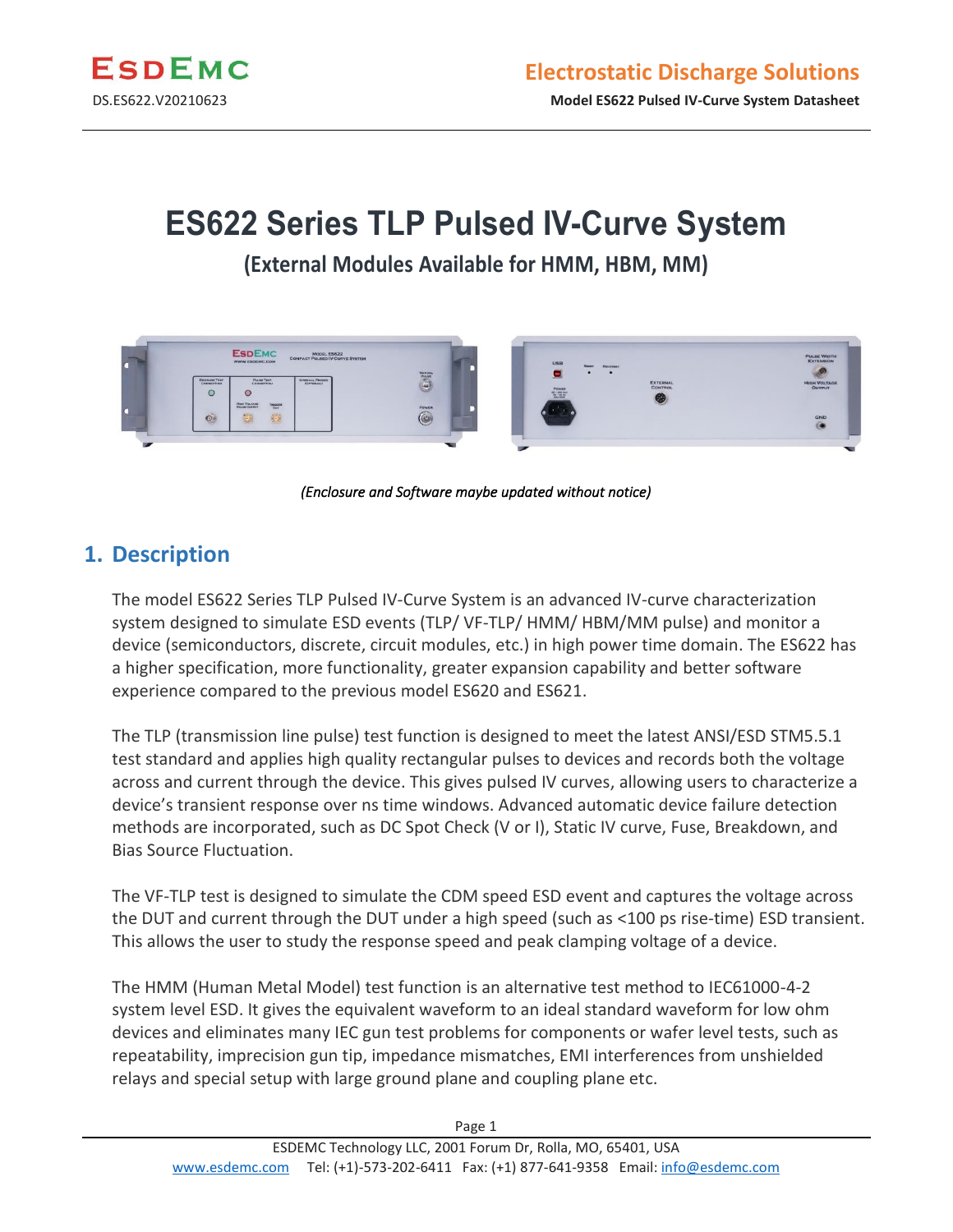

DS.ES622.V20210623 **Model ES622 Pulsed IV-Curve System Datasheet**

### **2. Features**

- Most configurable TLP Pulsed IV-Curve System
- Ultra-Compact Design System
- Fast test speed with multi-thread processing
- 20 A, 40A, 50 A, 100 A, 125A, 150 A models are available (Customization available)
- Advanced system and accessory monitor and control in software available (switch lifespan monitor, E-Cal module, oscilloscope attenuation adjustment)
- Test Function Expandable with vf-TLP, HMM, HBM, MM options
- Multiple automatic failure detection methods (DC spot check (V or I) or IV sweep, fuse, breakdown, and bias current change)
- Software controlled pulsing: Burst, Continuous, IV-Curve Characterization
- Rise-Time options from 40 ps to 1200 ns \*(depends on model, customization available)
- Pulse-Width options from 1 ns to 2000 ns \*(depends on model, customization available)

Note\*: Longer pulse applications are supported by EOS series with pulse width from few hundred of ns to few ms.

### **3. Applications**

- ESD performance characterization
- Wafer/ package level ESD test
- System / circuit module ESD test
- Safe operation area (SOA) test
- Charge recovery time test
- Solar panel diode characterization
- Touchscreen ITO trace fuse and breakdown test

#### Related Standards:

- ✓ TLP / VF-TLP option meets ANSI/ESD STM 5.5.1-2016
- ✓ HMM option meets ANSI/ESD SP5.6-2009
- ✓ HBM option meets ANSI/ESDA/JEDEC JS-001-2017
- ✓ MM option meets ANSI/ESDA SP5.2-2019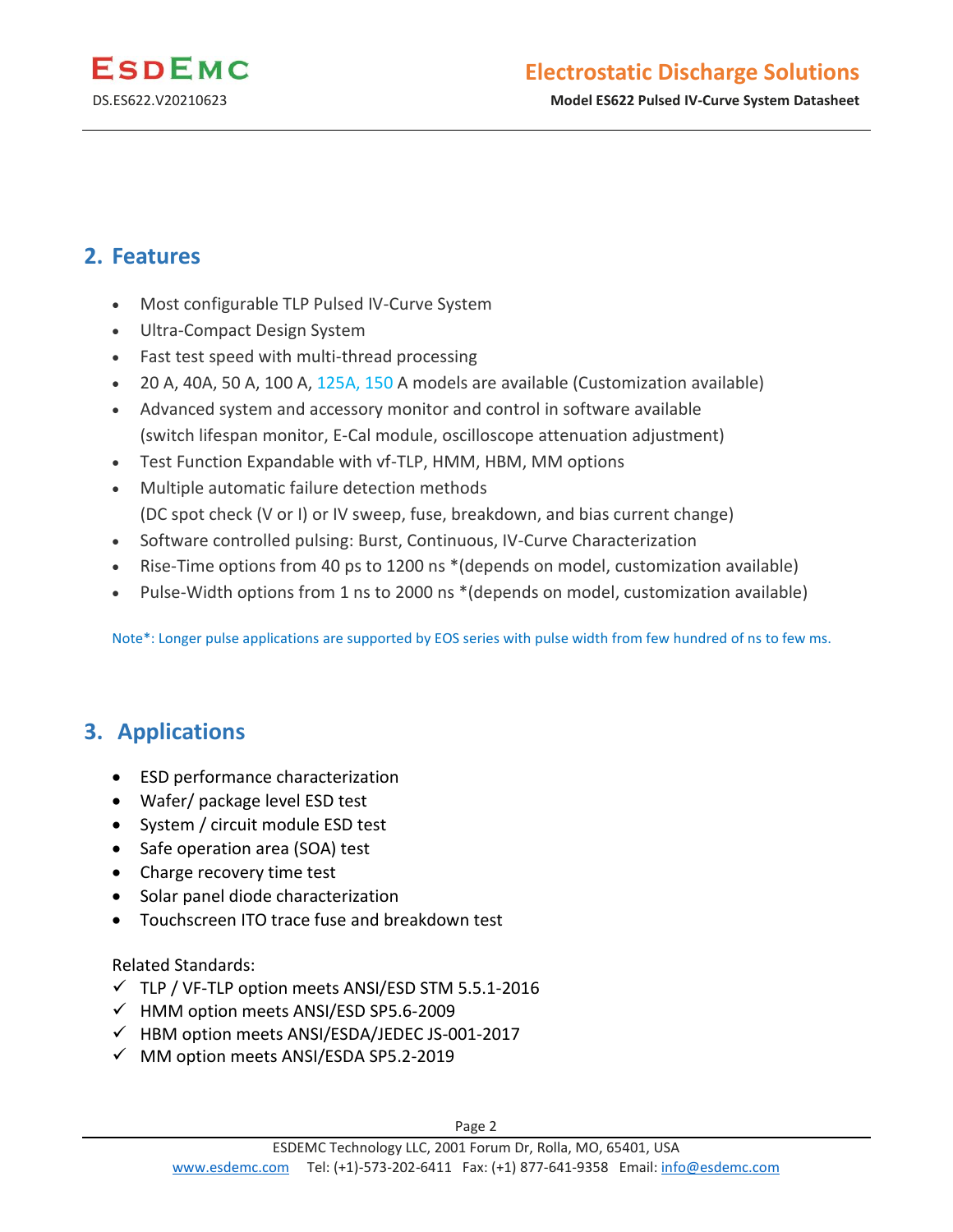DS.ES622.V20210623 **Model ES622 Pulsed IV-Curve System Datasheet**

## **4. Specifications**

| <b>ES622 Series TLP Unit Specifications</b> |                                                      |                     |            |                     |             |                                                                      |  |  |
|---------------------------------------------|------------------------------------------------------|---------------------|------------|---------------------|-------------|----------------------------------------------------------------------|--|--|
| <b>Typical Models</b>                       | ES622-20                                             | ES622-50            | ES622-125  | ES622-150           | <b>Unit</b> | *Special models such as 40, 100, 200+ A are<br>available per request |  |  |
| <b>Output voltage</b>                       | $\pm$ 0.5 $^{\sim}$                                  | $\pm$ 0.5 $^{\sim}$ | $± 0.5$ ~  | $\pm$ 0.5 $^{\sim}$ |             |                                                                      |  |  |
| @ Open load                                 | 1000                                                 | 2500                | 6250       | 7500                | $\vee$      |                                                                      |  |  |
| <b>Min Voltage step</b><br>@ Open load      | 0.1                                                  | 0.1                 | 0.1        | 0.1                 | $\vee$      |                                                                      |  |  |
| <b>Output current</b>                       | $± 0.01$ ~                                           | $± 0.01$ ~          | $± 0.01$ ~ | $± 0.01$ ~          | A           |                                                                      |  |  |
| @ Short load                                | 20                                                   | 50                  | 125        | 150                 |             |                                                                      |  |  |
| <b>Voltage precision</b>                    | Accuracy adjustable between 1 - 10 %                 |                     |            |                     | %           | Speed / accuracy software adjustable                                 |  |  |
| Fastest rise-time*                          | $\leq 50$                                            | $\leq 200$          | $\leq 300$ | $\leq 300$          | ps          | Fastest 10-90% 40 ps risetime is                                     |  |  |
| (default 20-80%)                            |                                                      |                     |            |                     |             | available with special configuration                                 |  |  |
|                                             | $0.05 \sim$                                          | $0.2 \sim$          | $5^{\sim}$ | $5^{\sim}$          | ns          |                                                                      |  |  |
| Rise-time range                             | 1200                                                 | 1200                | 1200       | 1200                |             |                                                                      |  |  |
| <b>Rise-time options</b>                    | Unlimited programable or manual options              |                     |            |                     |             | per customization                                                    |  |  |
| Pulse-width<br>(default 50-50%)             | $100 \pm 1$                                          |                     |            |                     |             | Default                                                              |  |  |
| <b>Min Pulse-width</b>                      | 0.5                                                  | $\mathbf{1}$        | 5          | 5                   | ns          |                                                                      |  |  |
| <b>Max Pulse-width</b>                      | 2000                                                 | 2000                | 1500       | 1000                | ns          |                                                                      |  |  |
| Pulse-width<br>options                      | Unlimited programable or manual options              |                     |            |                     |             | per customization                                                    |  |  |
| <b>Test Speed</b>                           | Typical $0.2 \approx 2$                              |                     |            |                     |             | Varies between hardware setups                                       |  |  |
| <b>Dimensions</b>                           | 347 W X 300 D X 145 H                                |                     |            |                     |             | May change per customization                                         |  |  |
| Weight                                      | 8                                                    | 8                   | 10         | 12                  | kg          |                                                                      |  |  |
| Supported                                   |                                                      |                     |            |                     |             |                                                                      |  |  |
| <b>Oscilloscopes</b>                        | Major Series from Tektronix, Agilent, LeCroy, Rigol. |                     |            |                     |             | Others supported on request                                          |  |  |
| <b>Supported SMU</b>                        | Keithley 24xx/26xx series SMU                        |                     |            |                     |             | Others supported on request                                          |  |  |

#### **ES62X-HMM2 External Human Metal Model Module**  (short circuit DUT, 100 Ω HMM per ANSI/ESD SP5.6-2009)

| @ Typical Models            | ES620-25 | ES620-50 | ES620-125 | ES620-150 | Unit | <b>Comments</b>                                                      |
|-----------------------------|----------|----------|-----------|-----------|------|----------------------------------------------------------------------|
| <b>IEC equivalent level</b> | 6        | 12       | 30        | 36        | kV   |                                                                      |
| <b>HMM peak current</b>     | 22.5     | 45       | 112.5     | 135       | A    | 3.75 A per $1$ kV $\leq \pm 10$ %<br>IEC 61000-4-2 (R=330Ω, C=150pF) |
| HMM current $@$ 30 ns       | 12       | 24       | 60        | 72        | A    | $\leq \pm 10$ % (better than $\pm 30$ % IEC)                         |
| HMM current $@$ 60 ns       | 6        | 12       | 30        | 36        | A    | $\leq \pm 10$ % (better than $\pm 30$ % IEC)                         |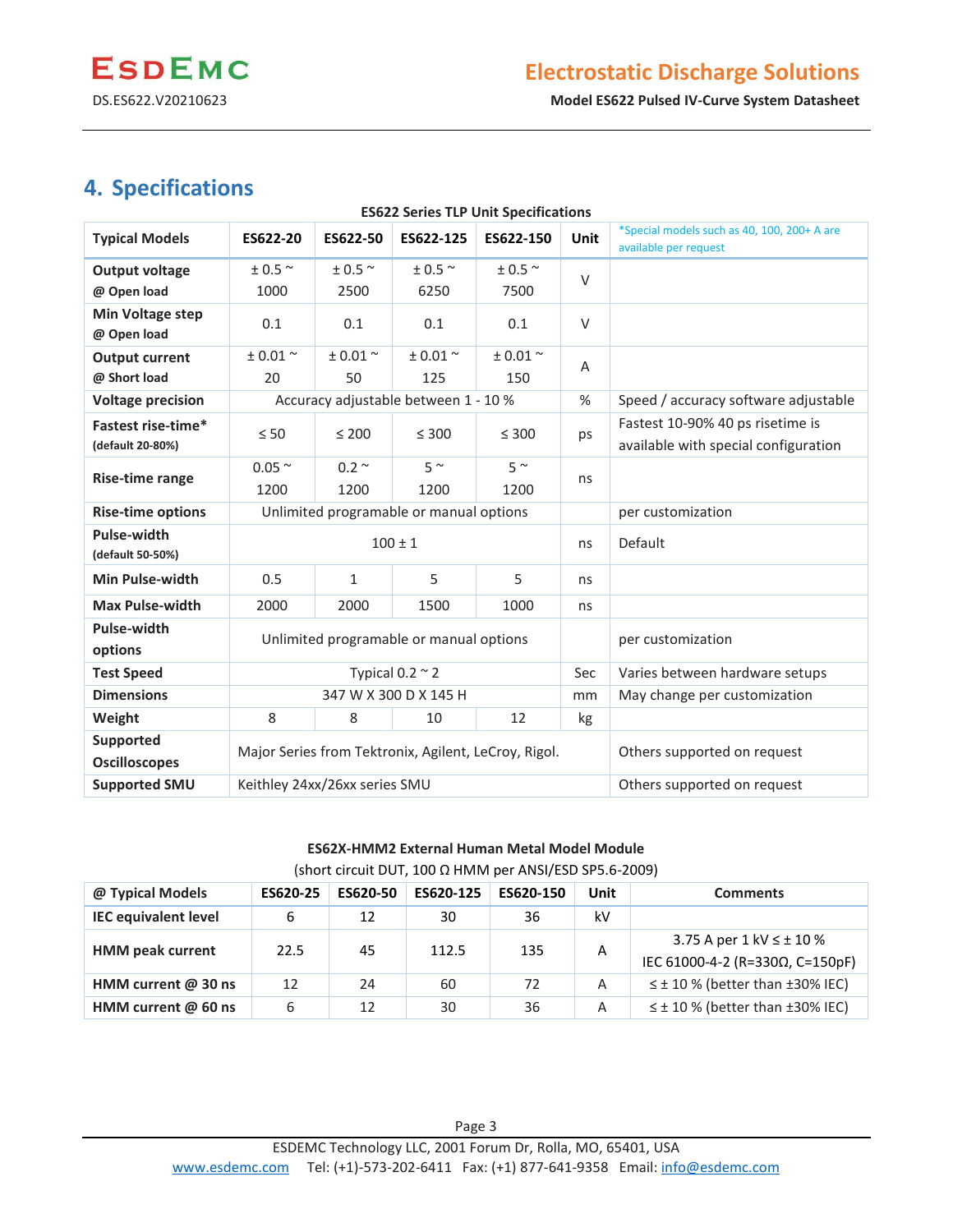

DS.ES622.V20210623 **Model ES622 Pulsed IV-Curve System Datasheet**

#### **ES62X-HBM2 External Human Body Model Module**  (ANSI/ESDA/JEDEC JS-001-2017 R=1.5 kΩ, C=100 pF)

| @ Typical Models                  | ES620-25 | ES620-50      | ES620-125 | ES620-150 | <b>Unit</b>        | <b>Comments</b>        |
|-----------------------------------|----------|---------------|-----------|-----------|--------------------|------------------------|
| <b>Maximum HBM Test Level</b>     | ±2       | ±4            | ±10       | ± 12      | kV                 |                        |
| <b>Minimum HBM Test Level</b>     |          | ±50           |           | V         |                    |                        |
| <b>Minimum Test Level Step</b>    |          |               |           |           | V                  | PCB controlled via USB |
| <b>Charge Removal Resistance</b>  |          | 10 K          |           | Ohm       |                    |                        |
| <b>Voltage Output Sensitivity</b> |          | 1/201         |           | V/V       | $±$ 3% into 50 Ohm |                        |
| <b>Current Sensor Sensitivity</b> |          |               |           | V/A       | $±$ 3% into 50 Ohm |                        |
| <b>Test Speed</b>                 |          | $>= 1$        |           |           | S                  | Per Standard 1P/S      |
| <b>Physical Dimensions</b>        |          | 90 X 90 X 130 |           | mm        |                    |                        |

# **5. Ordering Information**

| Line                                                                            | Part # or Option # | <b>Description</b>                                                                                                                   |  |  |  |  |
|---------------------------------------------------------------------------------|--------------------|--------------------------------------------------------------------------------------------------------------------------------------|--|--|--|--|
| TLP IV-Curve System Basic Configuration                                         |                    |                                                                                                                                      |  |  |  |  |
| 1.1                                                                             | ES622-20           | ES622 TLP Pulsed IV-Curve System, 20 A Base Unit                                                                                     |  |  |  |  |
| 1.2                                                                             | ES622-25           | ES622 TLP Pulsed IV-Curve System, 25 A Base Unit                                                                                     |  |  |  |  |
| 1.3                                                                             | ES622-40           | ES622 TLP Pulsed IV-Curve System, 40 A Base Unit                                                                                     |  |  |  |  |
| 1.4                                                                             | ES622-50           | ES622 TLP Pulsed IV-Curve System, 50 A Base Unit                                                                                     |  |  |  |  |
| 1.5                                                                             | ES622-100          | ES622 TLP Pulsed IV-Curve System, 100 A Base Unit                                                                                    |  |  |  |  |
| 1.6                                                                             | ES622-125          | ES622 TLP Pulsed IV-Curve System, 125 A Base Unit                                                                                    |  |  |  |  |
| 1.7                                                                             | ES622-150          | ES622 TLP Pulsed IV-Curve System, 150 A Base Unit                                                                                    |  |  |  |  |
| Rise-time Options (example configuration only, customizable option available)   |                    |                                                                                                                                      |  |  |  |  |
| 2.1                                                                             | ES62x-PRT4         | Programmable pulse rise-time filter X4 module<br>(Default: Intrinsic, 1 ns, 5 ns, 10 ns, customization available)                    |  |  |  |  |
| 2.2                                                                             | ES62x-PRT10        | Programmable pulse rise-time filter X10 module<br>(Default: Intrinsic, 0.5ns, 1 ns, 2ns, 5 ns, 10 ns, 20ns, customization available) |  |  |  |  |
| 2.3                                                                             | ES62x-ERTF         | Manual External Rise-time Filter                                                                                                     |  |  |  |  |
| Pulse-width Options (example configuration only, customizable option available) |                    |                                                                                                                                      |  |  |  |  |
| 3.1                                                                             | ES620-PPL4         | Programmable Internal pulse length X4 module                                                                                         |  |  |  |  |
| 3.2                                                                             | ES620-PPL10        | Programmable Internal pulse length X10 module                                                                                        |  |  |  |  |
| 3.3                                                                             | ES620-MPLEx        | Manual Pulse Width Extremal Change Option                                                                                            |  |  |  |  |